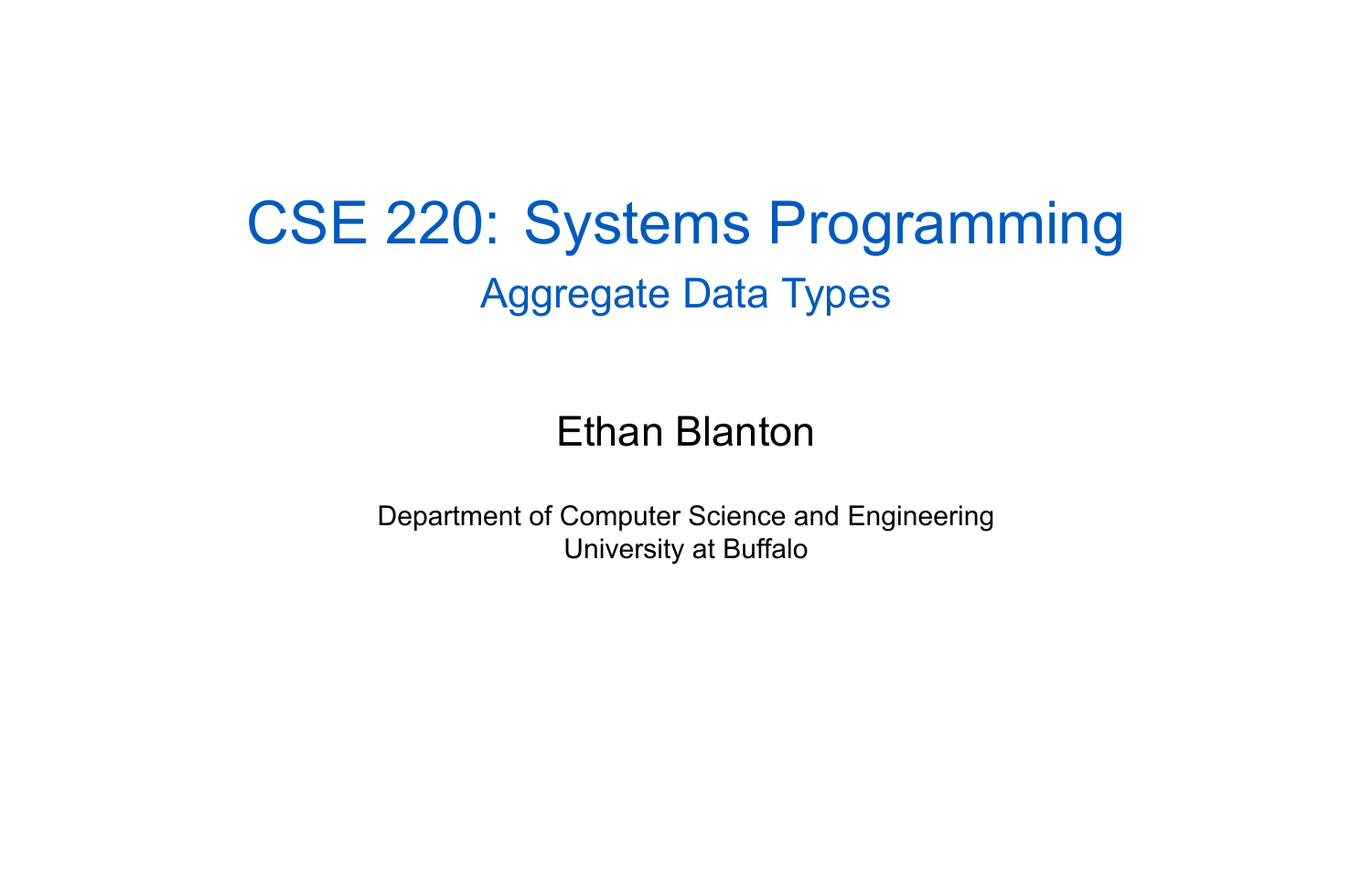# Aggregate Types

C has two kinds of aggregate type: arrays and structures.

To define an aggregate type, it is helpful to first define a scalar type.

**Introduction** Structures Memory Layout Stride Summary Reference

A scalar type is a type that contains a single value.

In C, scalar types are:

- **E** arithmetic types (integers and floating point numbers)
- pointers (which we have learned are special integers)

Aggregate types are collections of scalar values.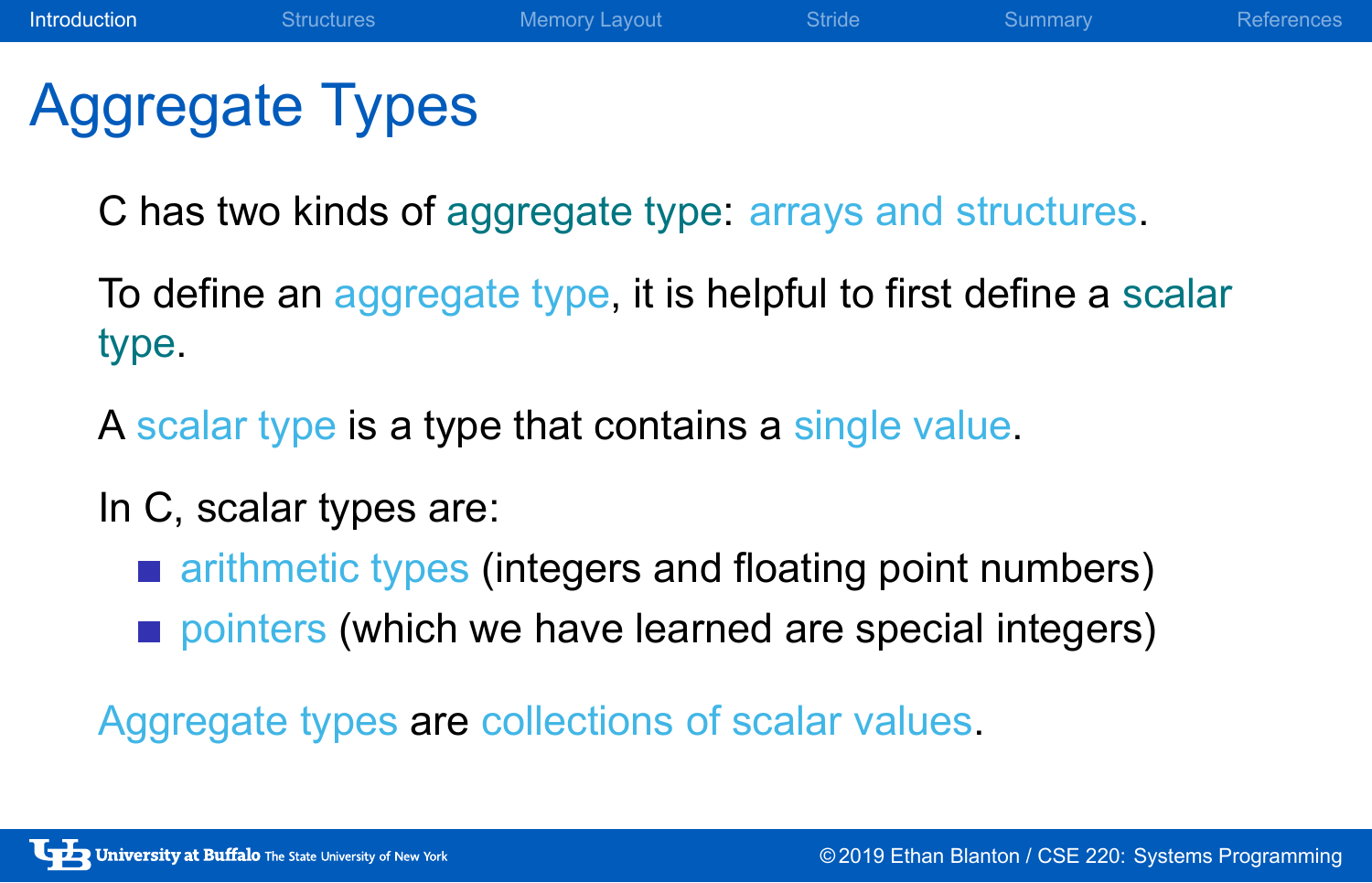### Arrays

We have already seen arrays.

Arrays are a collection of values of the same type.

Arrays of the same type can differ in size.

 $int$  a1[10];  $//$  integer array  $\mathsf{int}$  a2[3];  $\qquad$  // integer array

The type stored in an array may be either scalar or aggregate.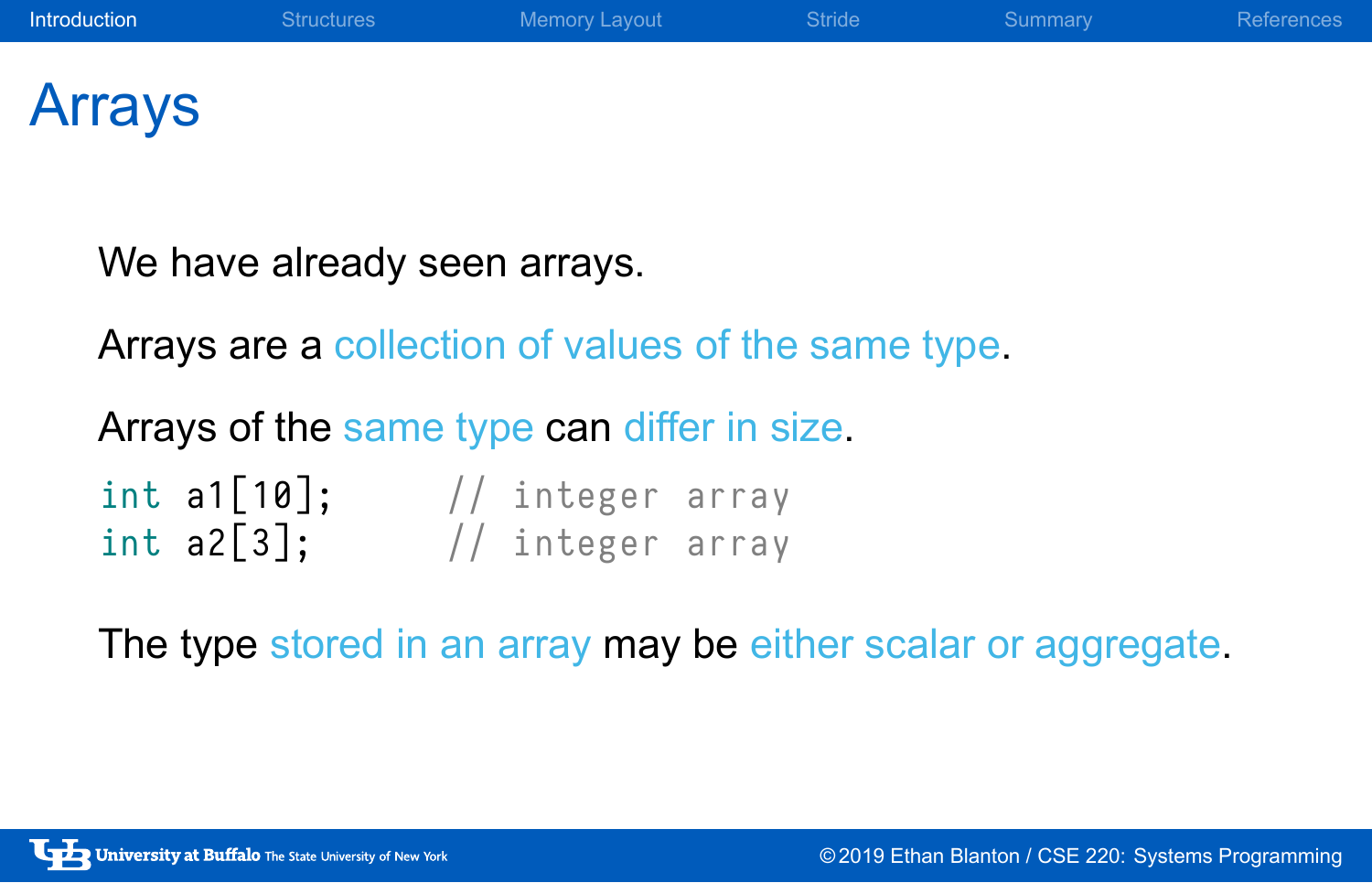### **Structures**

Structures are a collection of values of mixed type.

Like arrays, structure types:

- May contain more than one value
- Can contain either scalar or aggregate types

Unlike arrays, structure types:

- Can contain values of the same type or different types
- $\blacksquare$  Have instances that all have the same size
- **Have named members**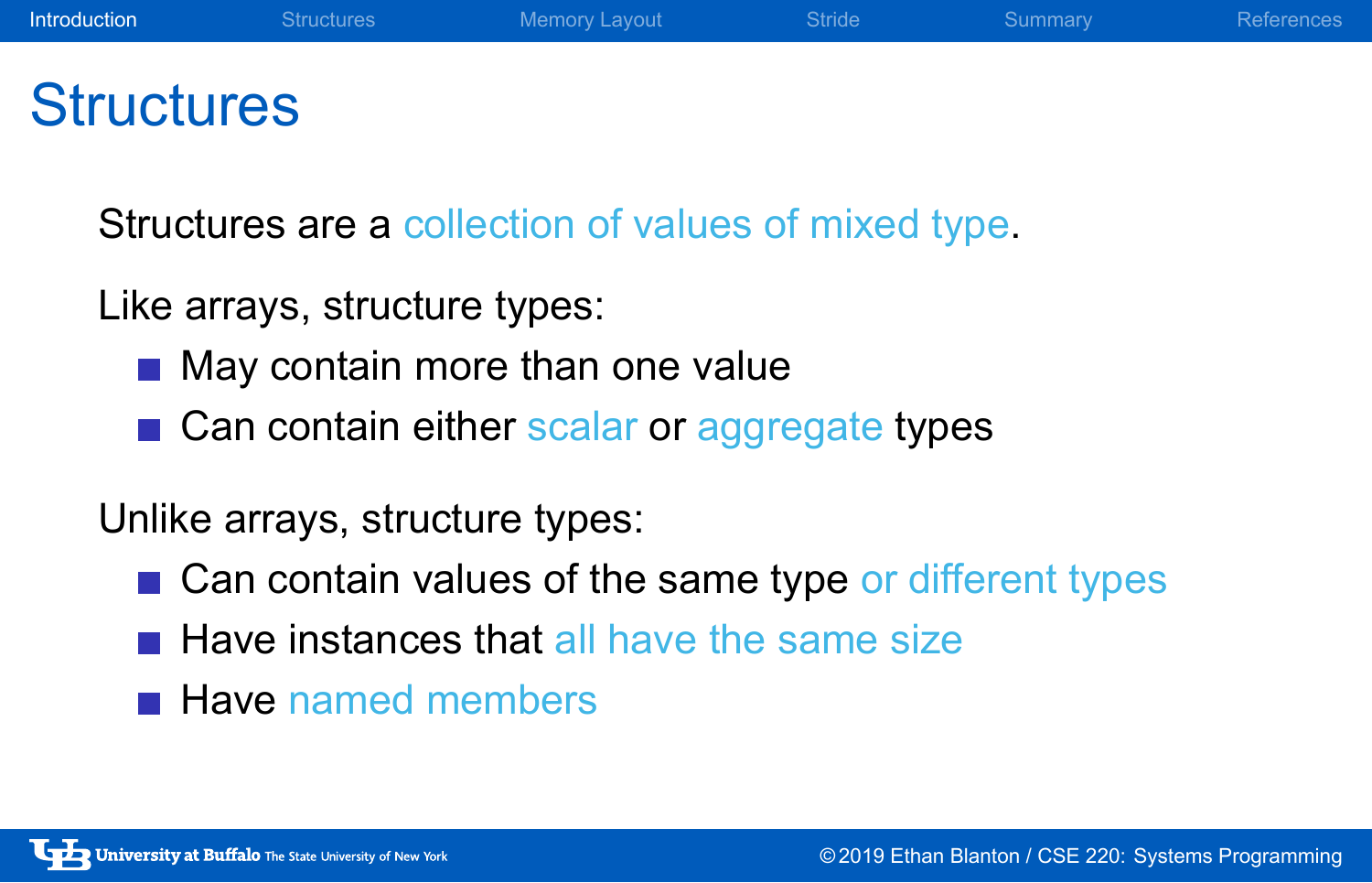### **Unions**

C has a third kind of related type, unions.

Unions are like structures in declaration, but unlike in usage.

Every member of a union occupies the same memory.

This means that writing to one member destroys the other members.

Unions are not a true aggregate type.

We will not discuss unions further (for now).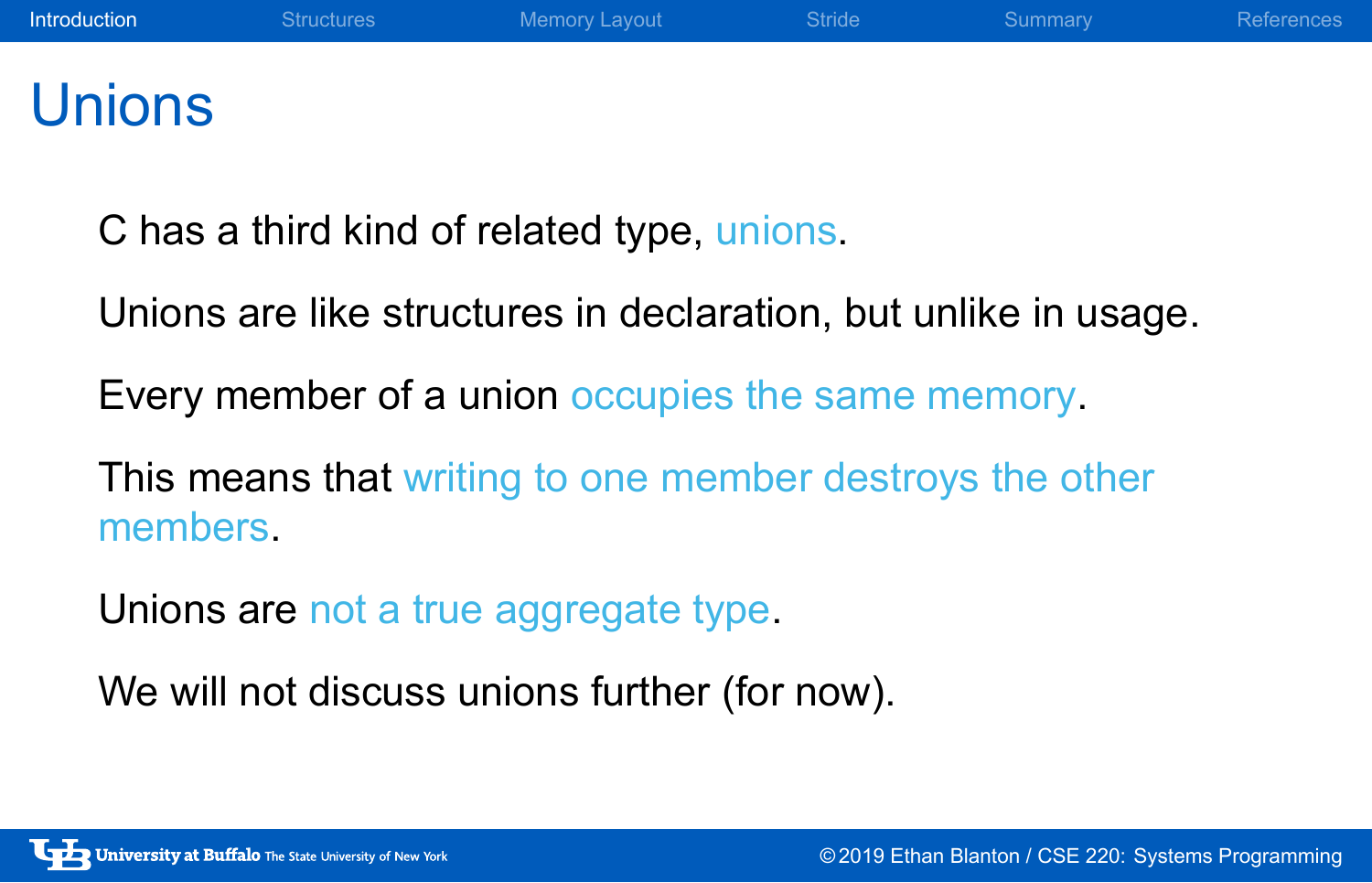# Memory Layout

Many data types must be located in memory according to certain rules.

In most cases, this is not obvious to the programmer.

Aggregate types, and pointers to aggregate types, expose this.

Introduction Structures Memory Layout Stride Summary References

We will explore alignment and stride.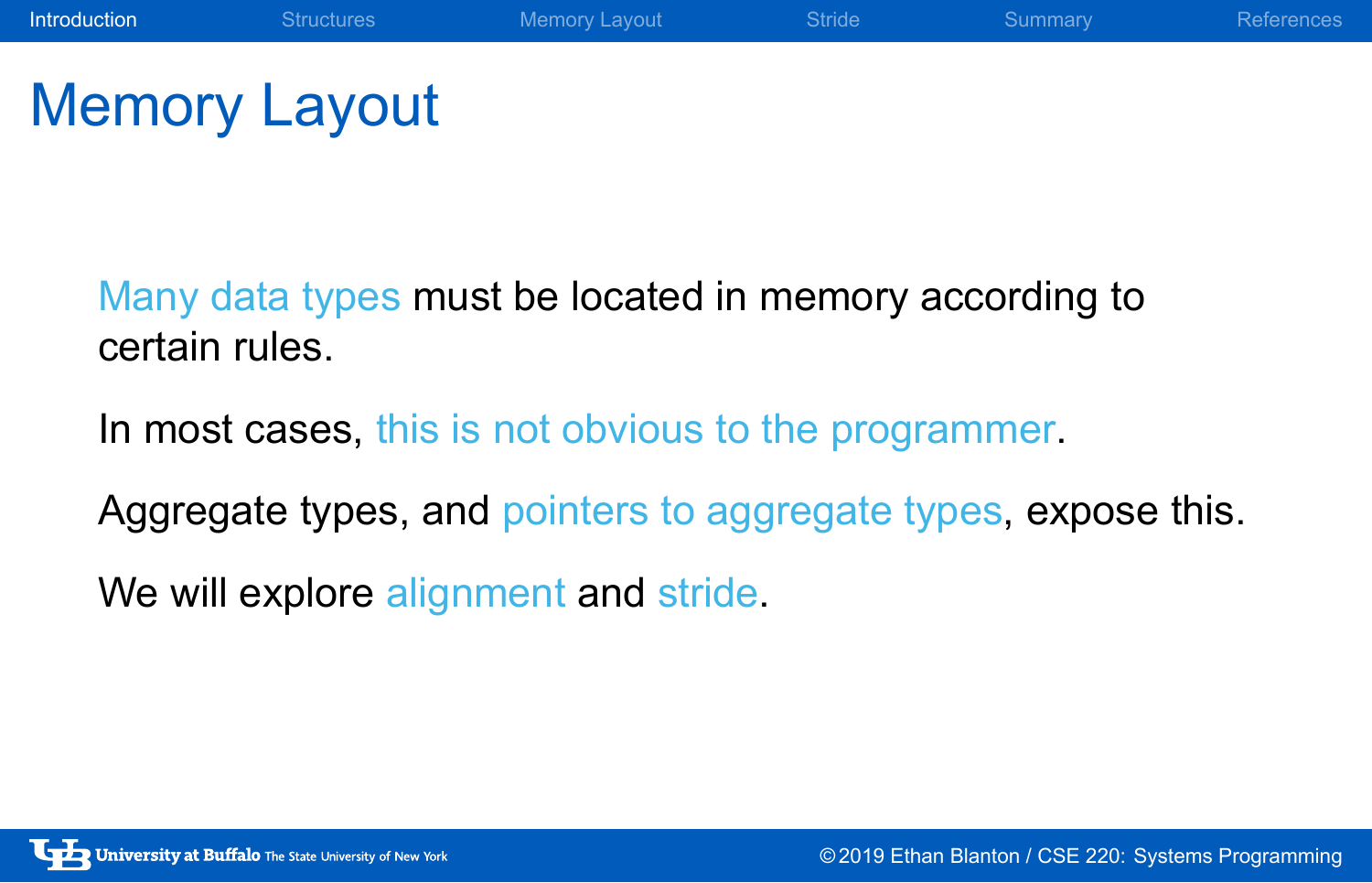### The C Struct

A struct is an aggregate data type consisting of one or more other types.

Introduction **Structures** Memory Layout Stride Summary References

```
struct IntList {
   int value;
   struct IntList *next;
};
```
This struct contains an integer and a pointer.

value and next are called members of the structure.

Any variable of type struct IntList contains both of these members.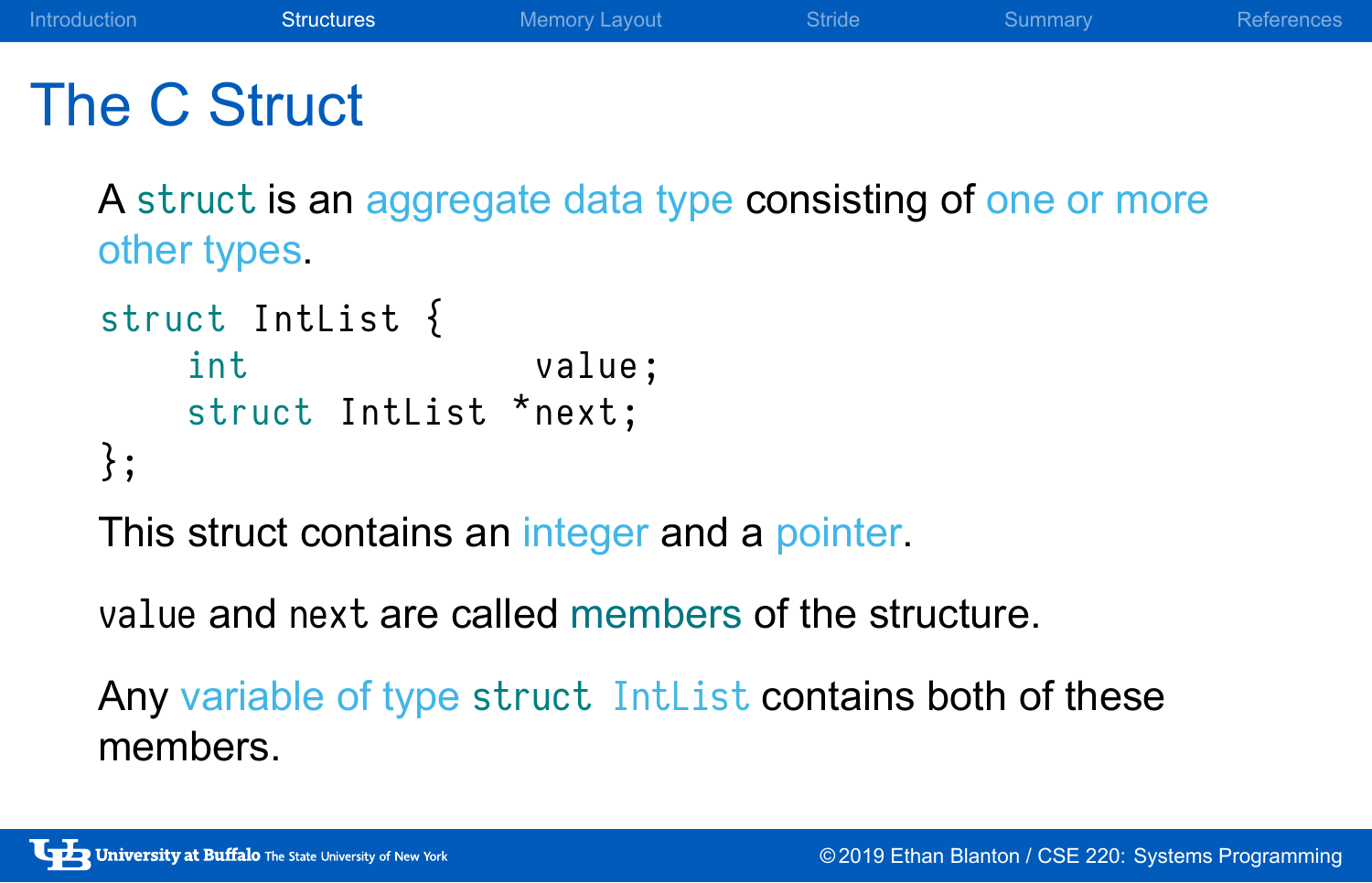# Declaring and Using Structures

#### The syntax for structure declaration is

```
struct StructureTypeName {
   // Members in structure
   // Each member has a type and a name
\} instance; // semicolon required!
```
An instance of the structure may be created where the structure is declared, or using the type name later:

Introduction Structures Memory Layout Stride Summary Reference

```
struct StructureTypeName instance ;
```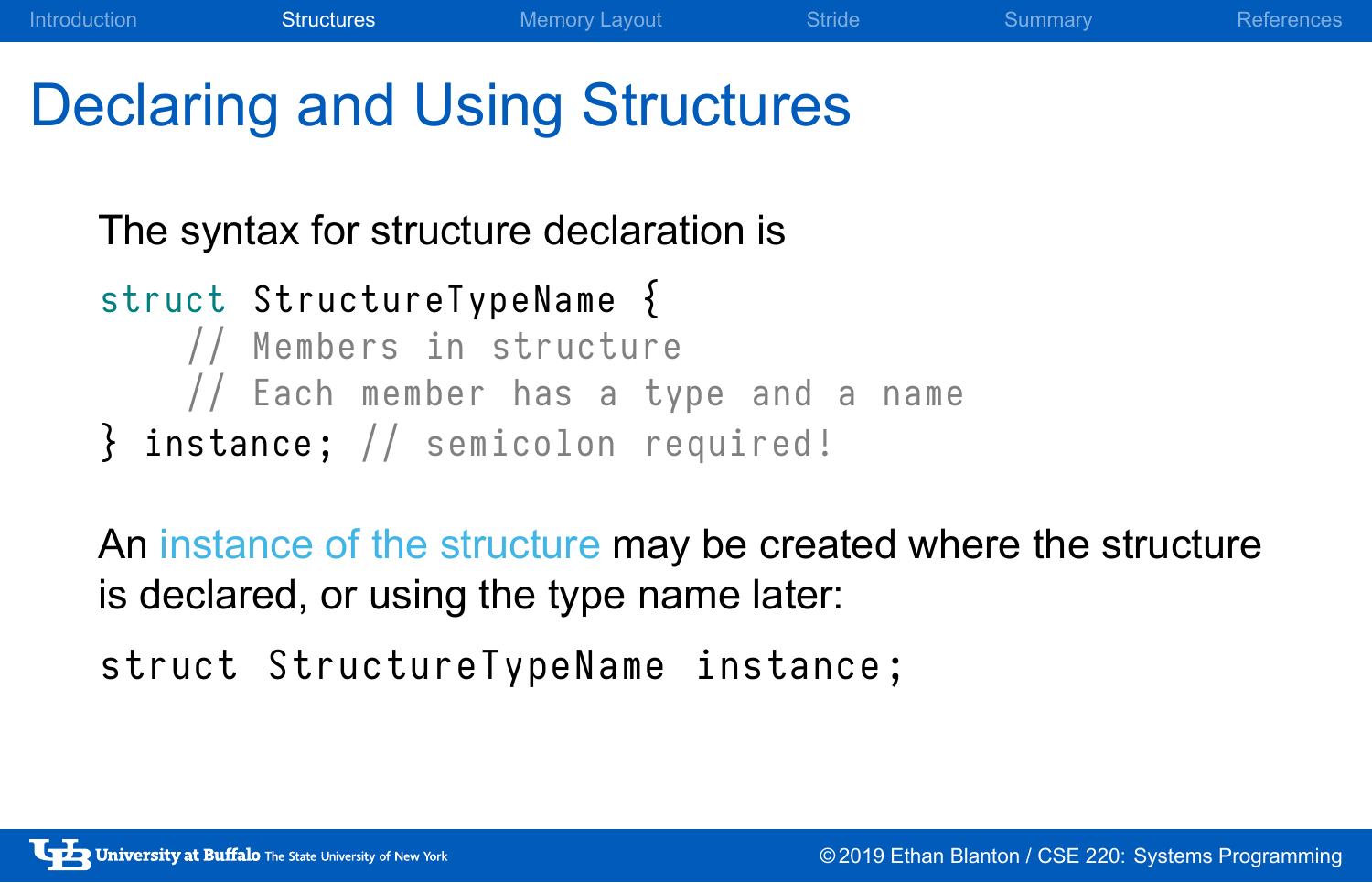# Accessing Structure Members

The . operator is used to access the members of a structure.

Introduction **Structures** Memory Layout Stride Summary References

```
struct IntList node ;
node.value = 3;node . next = NULL ;
```
Any member of a structure can be accessed with .:

```
struct ComplexList {
    struct Complex {
        double real, im;
    } complex ;
    struct ComplexList *next;
} complexlist ;
complexlist.complex.real = 0.0;
```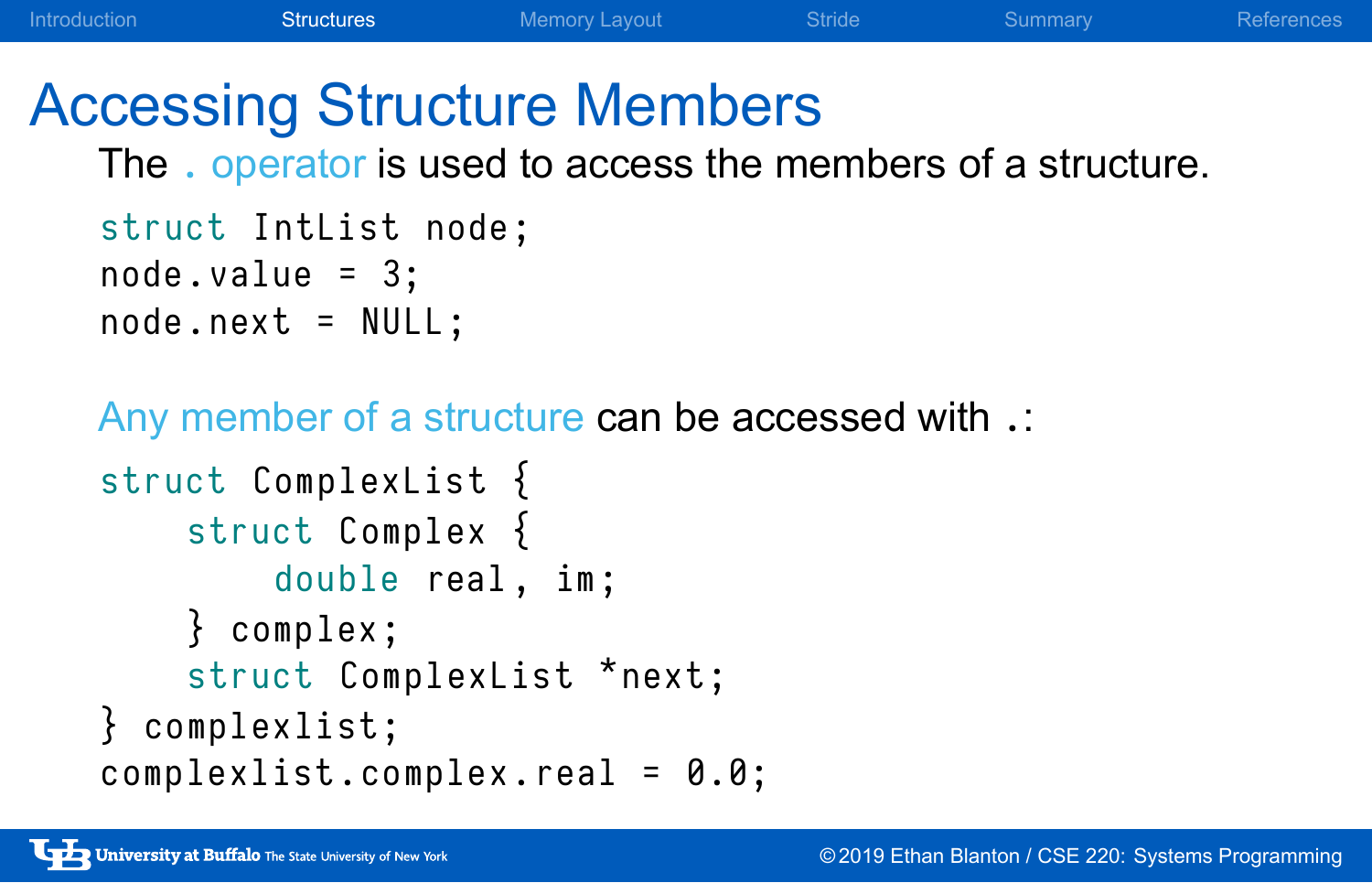# Structure Pointers

The . operator is cumbersome for structure pointers:

```
struct Intlist *list = malloc(sizeof(struct Intlist));
(*list) . next = NULL;
```
The  $\rightarrow$  operator is syntactic sugar for  $(*)$ .:

```
list \rightarrow next = NULL;
```
The -> operator can be used to access any member of a structure via a pointer to the structure type.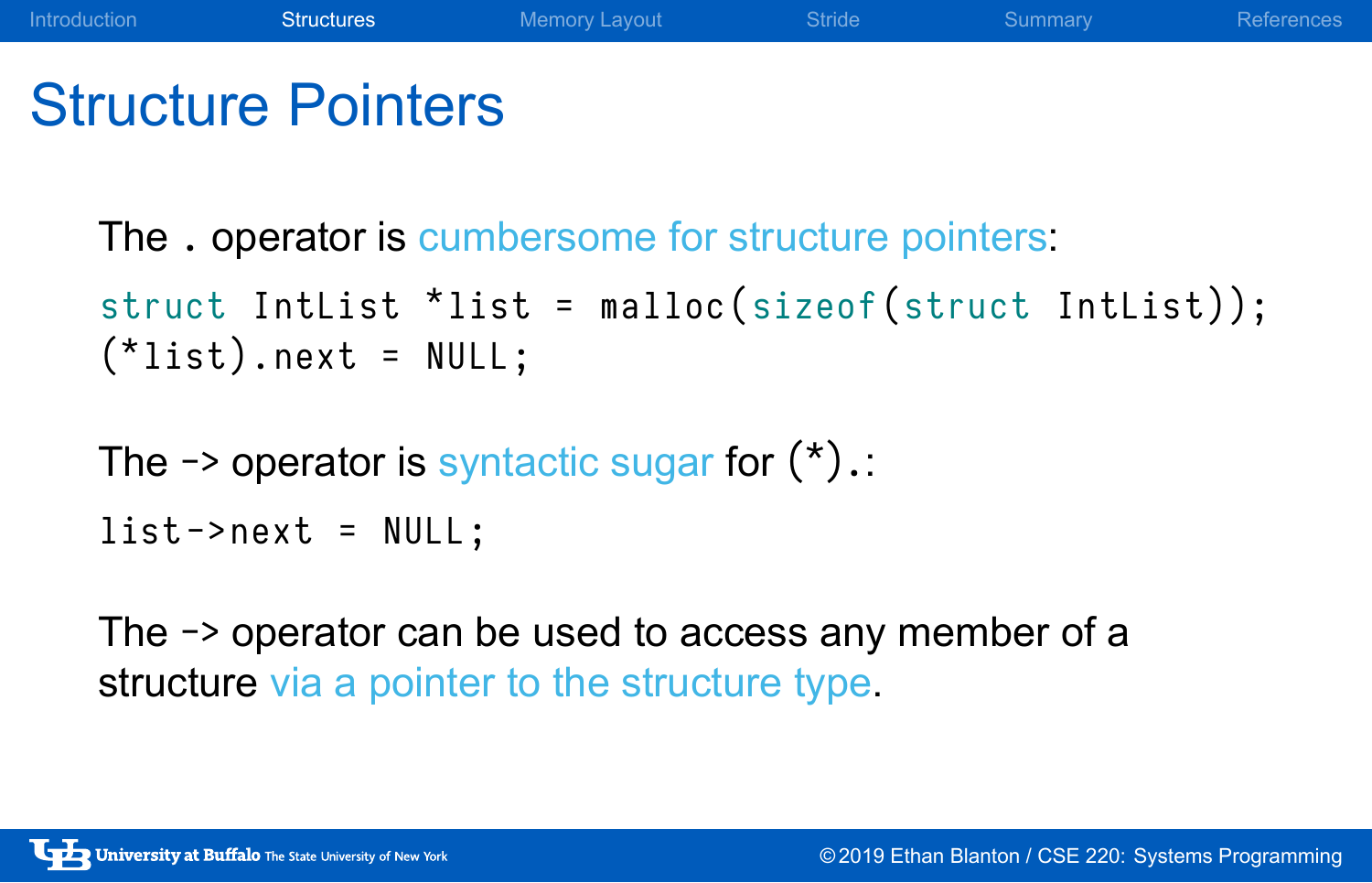# Operations on Structures

A structure value:

- Can have its address taken with &
- $\blacksquare$  Can be copied with =
- Can be used to access a member with .

Introduction Structures Memory Layout Stride Summary References

A structure pointer:

- Can do all the things any pointer can do
- $\Box$  Can be used to access a member with  $\rightarrow$

No other operations on structures are legal!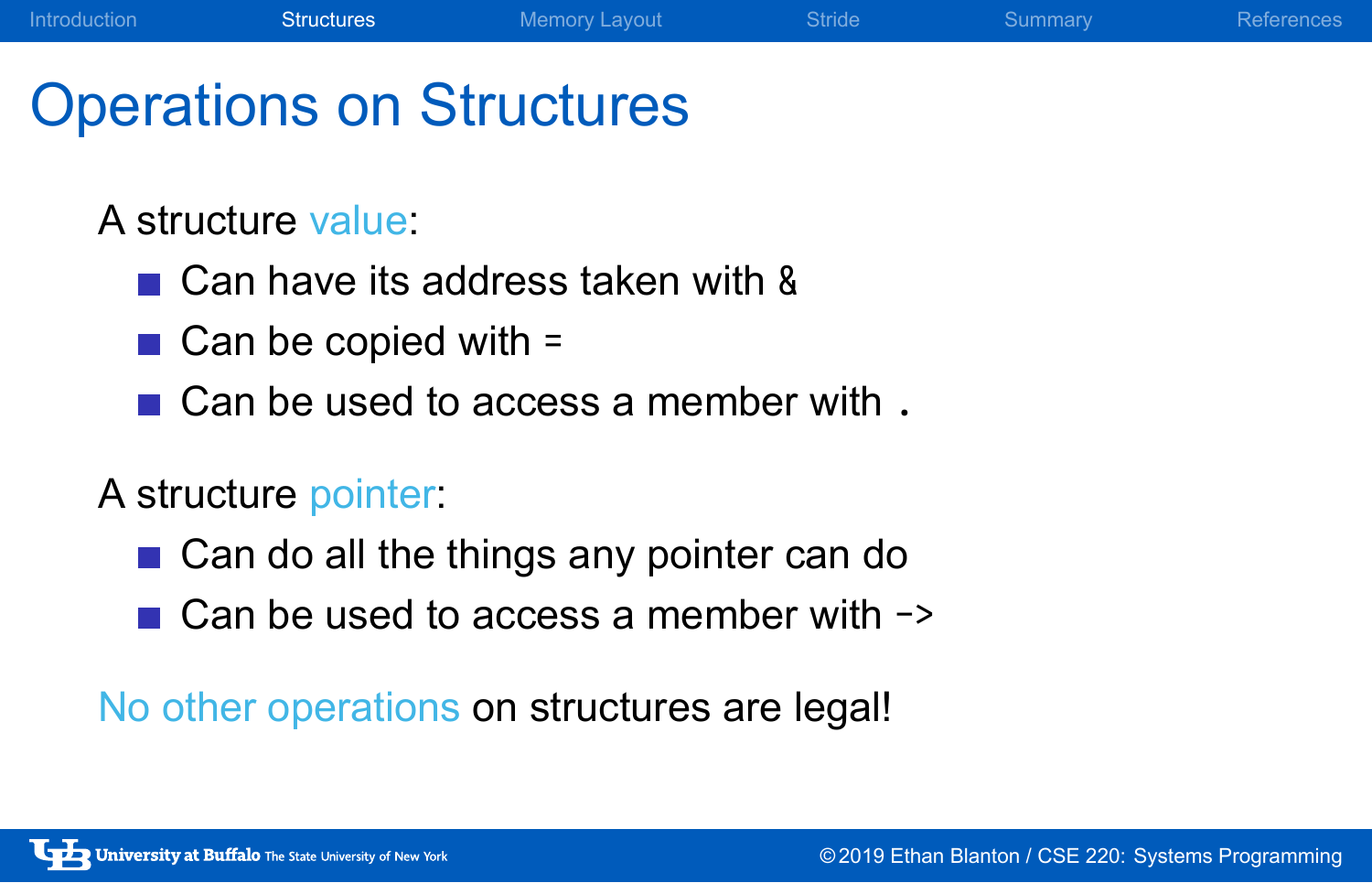# Structure Layout

The members of a structure are adjacent in memory.

This is similar to scalars in an array.

However, there are additional considerations regarding layout.

Introduction Structures Memory Layout Stride Summary References

#### Recall that:

- $\blacksquare$  The memory bus has a certain width
- **Memory transfers data in words**

For this reason, we align data according to its type.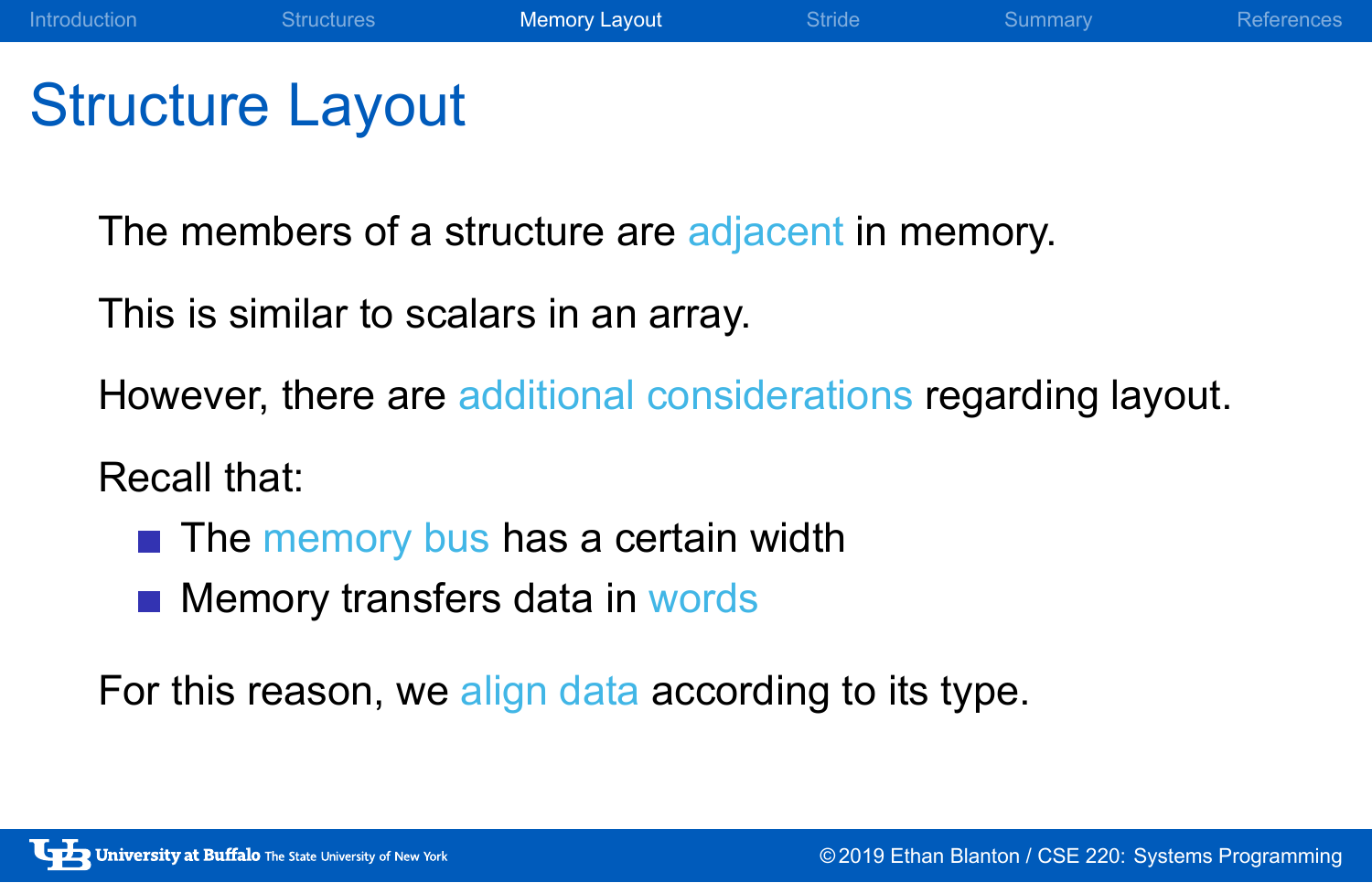#### Introduction Structures Memory Layout Stride Summary References Simple Layout In the simple case, members are adjacent. Every member is laid out in order. struct ComplexFloat { float real; float imaginary; }; 0x0 <u>real</u> 0x4|<u>imaginary</u>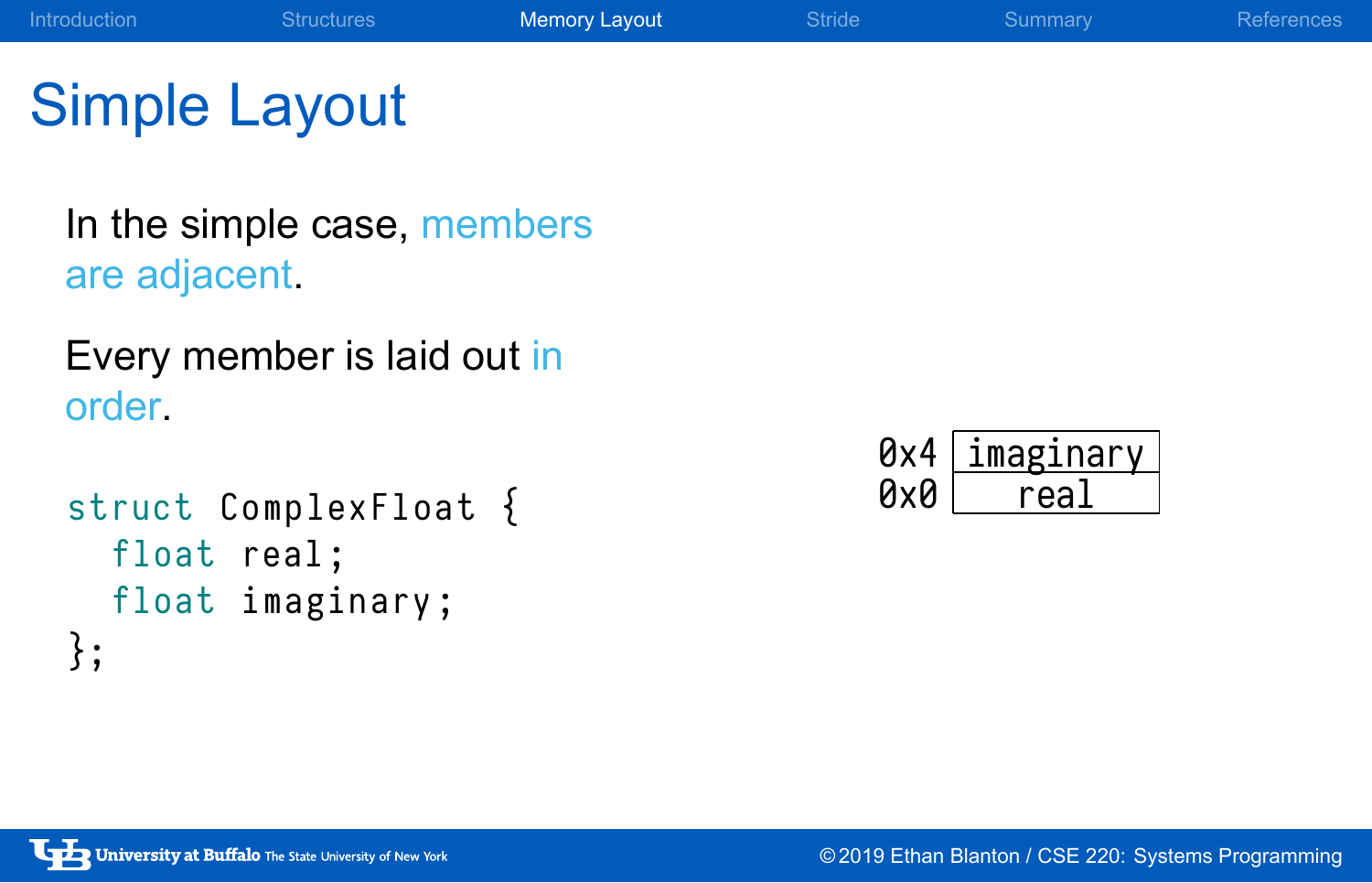### Alignment and Padding

In more complicated cases, alignment becomes an issue.

Data values are aligned so that multiple memory fetches are not required to retrieve a single value.

Introduction Structures Memory Layout Stride Summary References

In general, this means that the address of a value must be evenly divisible by the size of its type. Thus, if an int is 32 bits, its address is divisible by 4.

(32 bits / 8 bits per byte - 4 bytes, addressed in bytes)

Padding is inserted between values to bring them into alignment.

Padding is unused memory and you cannot assume its value.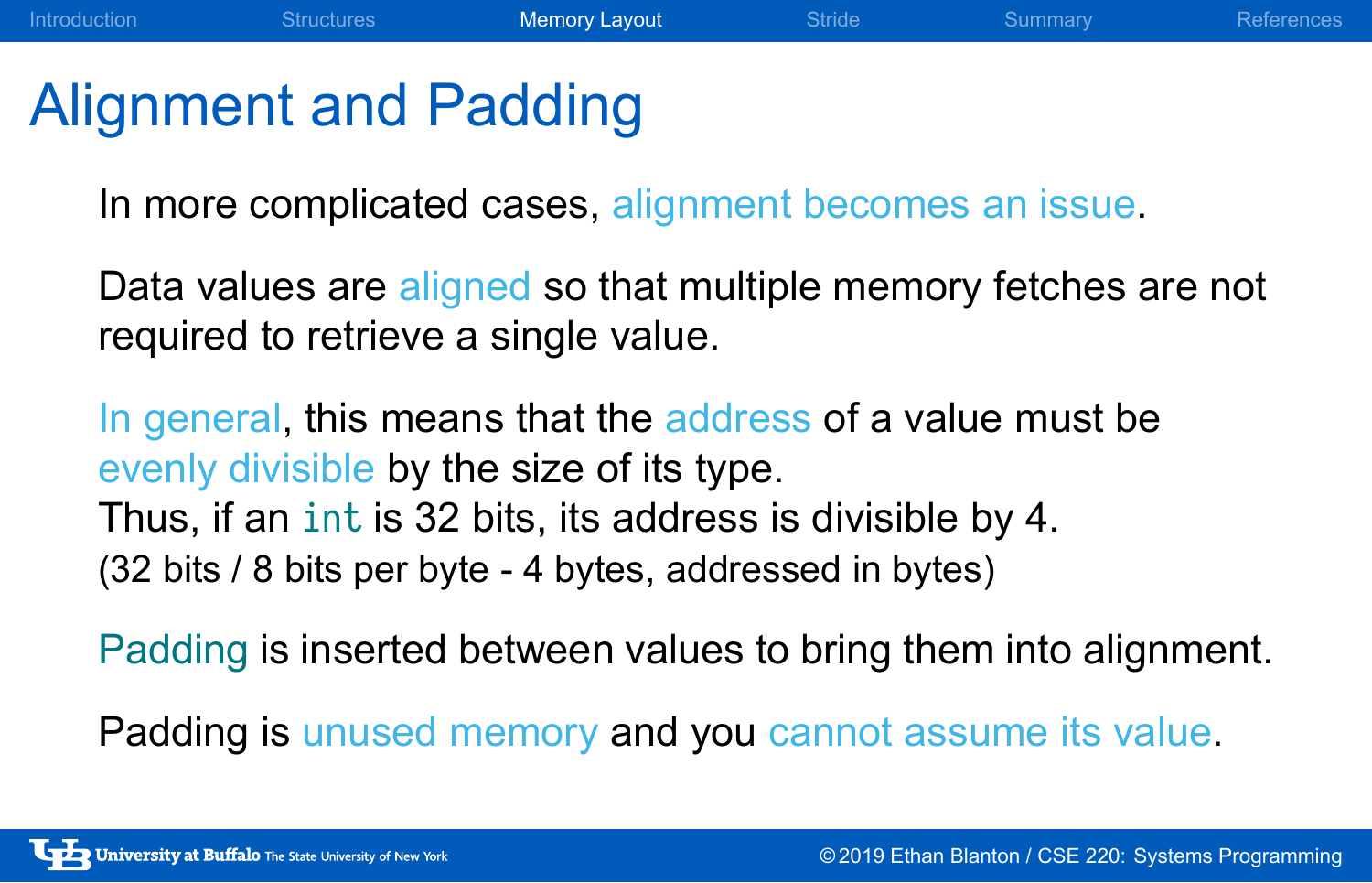# Introduction Structures Memory Layout Stride Summary References Struct Padding

In a structure, padding is applied between values.

```
struct IntList {
   int value;
   struct Intlist *next;
};
```
0x0 value 0x4 *padding* 0x8 next

This struct is 16 bytes and contains 4 bytes of padding.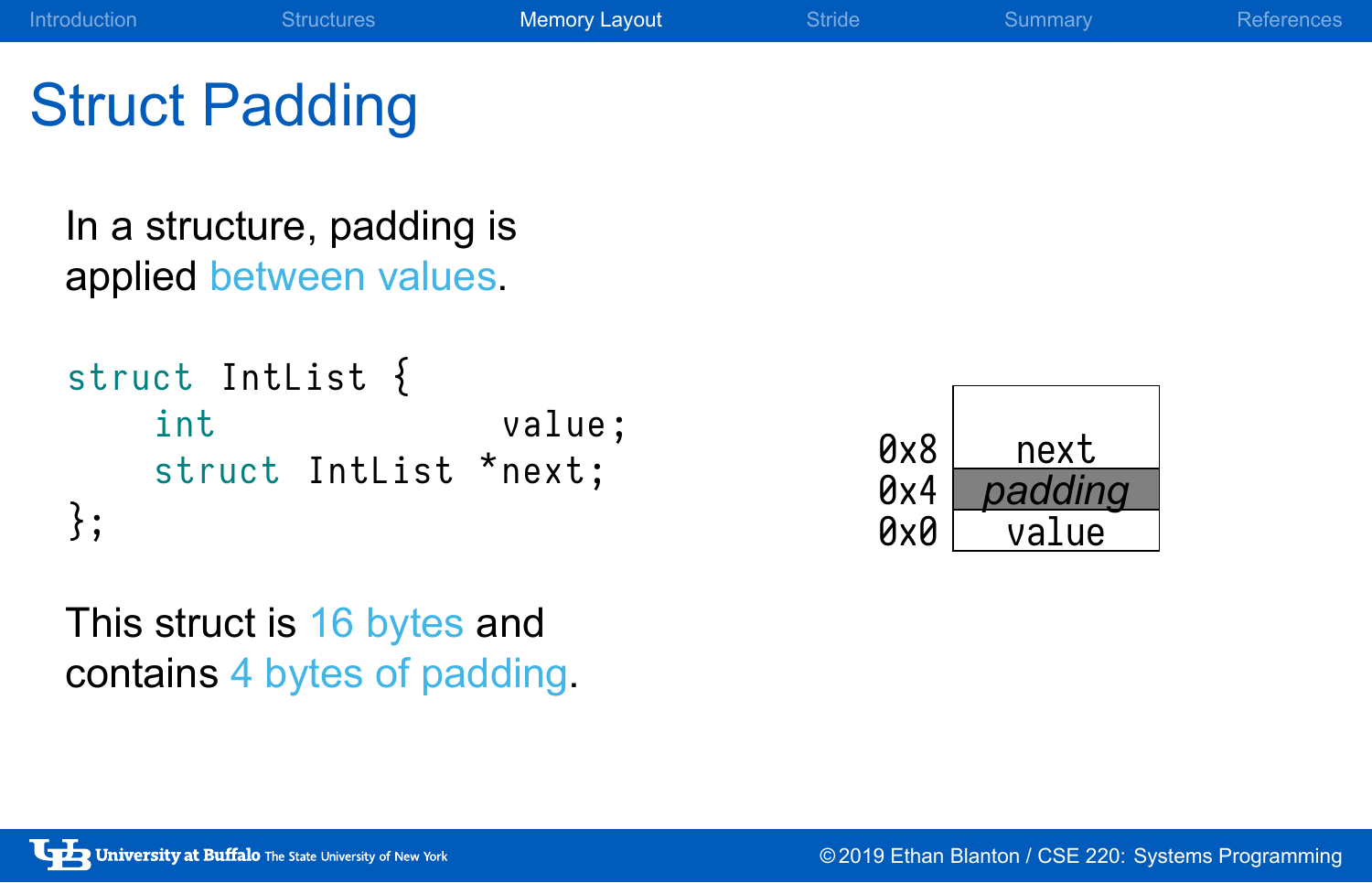### Struct Alignment

For padding in structures to work, the struct must be aligned.

Introduction Structures Memory Layout Stride Summary References

Consider the previous example:

- If the address of the struct is divisible by 4, value is aligned, but next might not be
- If the address of the struct is divisible by 8, both are aligned

The struct itself is ordinarily aligned to the requirements of its largest member.

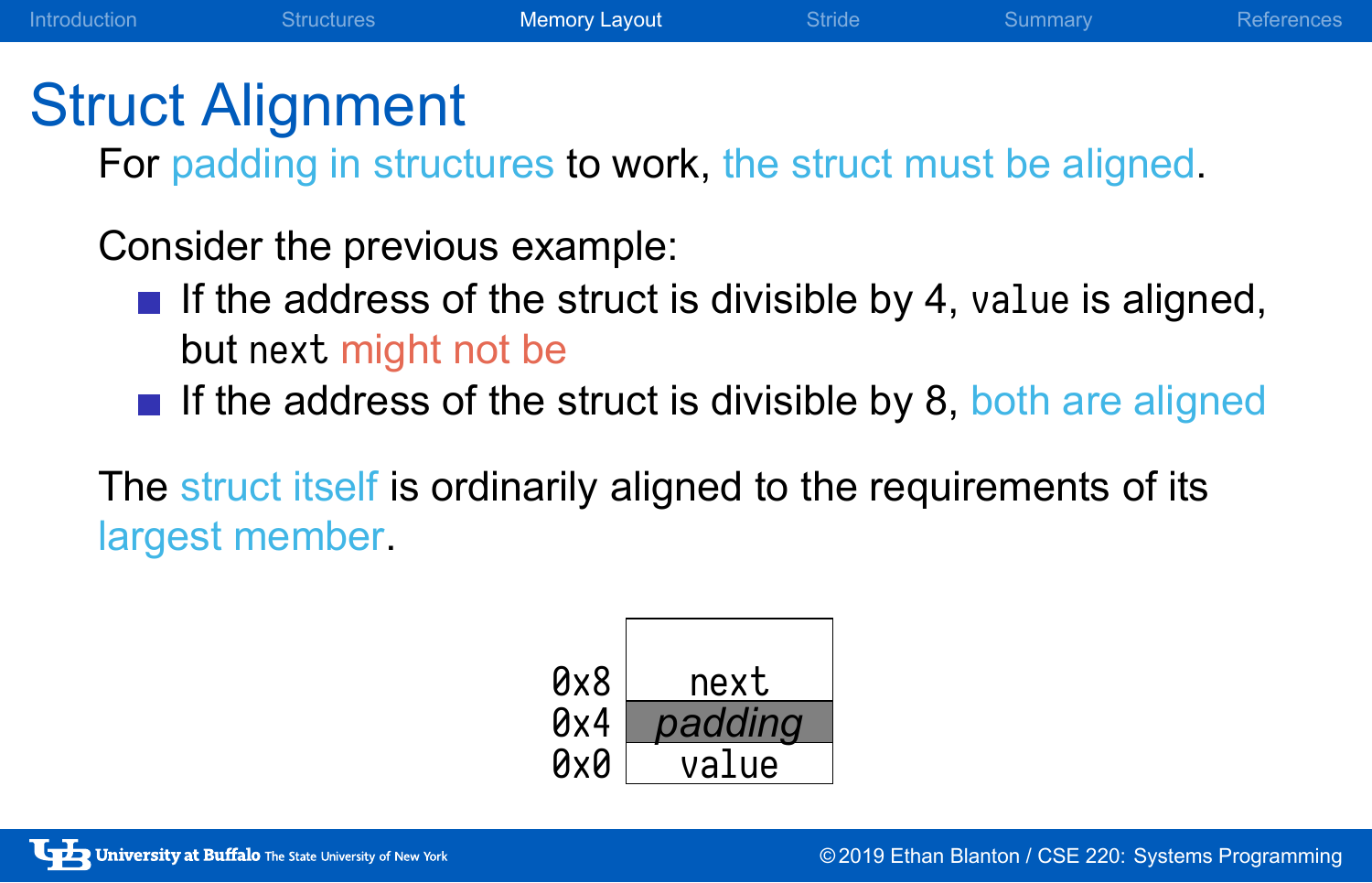## Alignment and Allocation

Recall that the standard allocator doesn't know what you're allocating.

Introduction Structures Memory Layout Stride Summary References

For this reason, malloc() et al. normally align to the largest system requirement.

This ensures that any properly aligned structure will be aligned.

This leads to overhead which can cause significant waste.

We'll see much more about this later.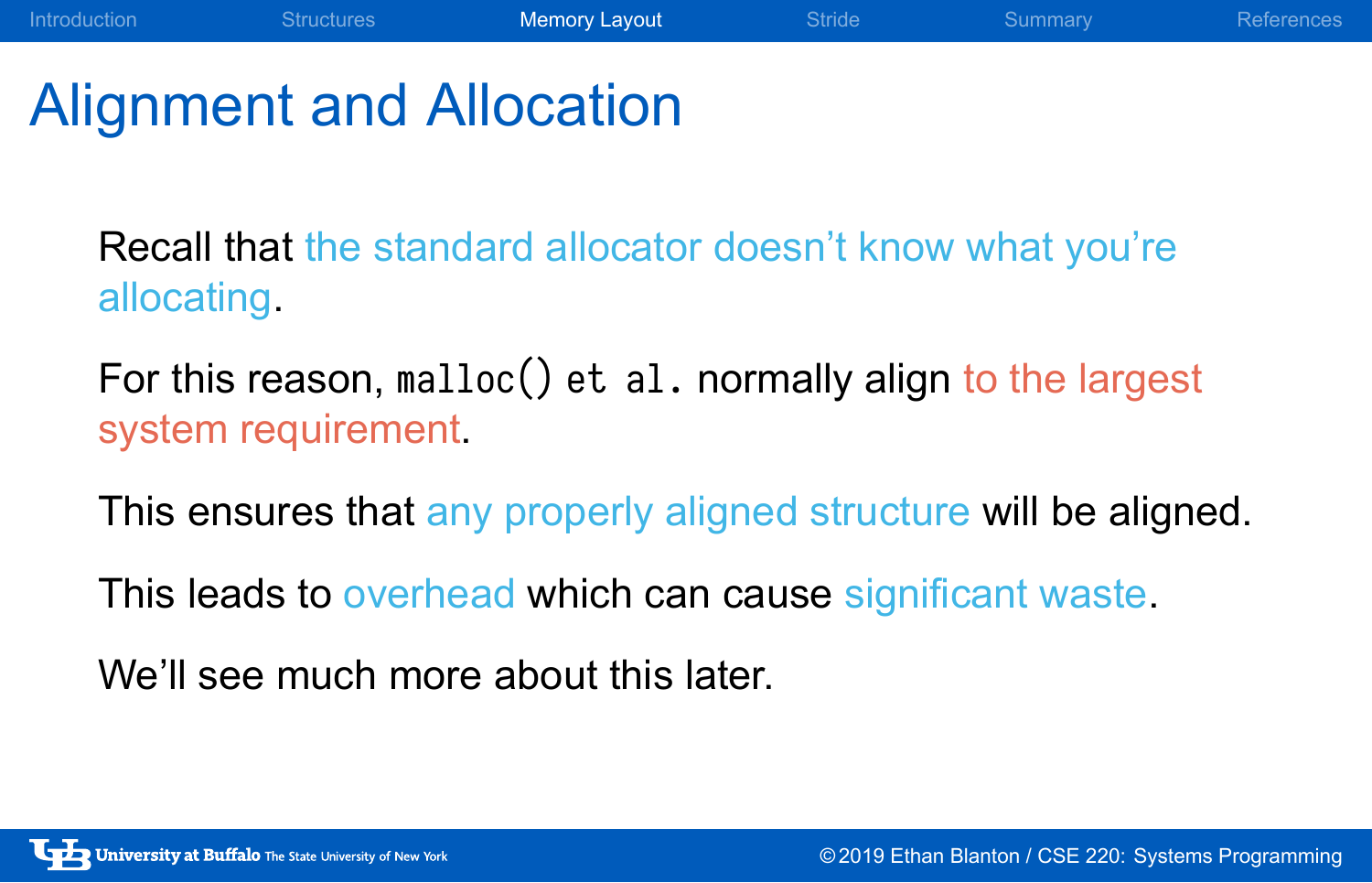#### **Stride**

Stride is closely related to alignment, yet different.

Stride is the difference between two pointers to adjacent values of a particular type.

Introduction Structures Memory Layout Stride Summary References

For simple types, stride is the same as size.

For example:

- If int is 32 bits, sizeof(int) is 4 and the stride of int  $*$  is 4.
- If double 64 bits, sizeof(double) is 8 and the stride of double \* is 8.

For aggregate types, this can get more complicated.

void \* is a special case, and its stride is 1.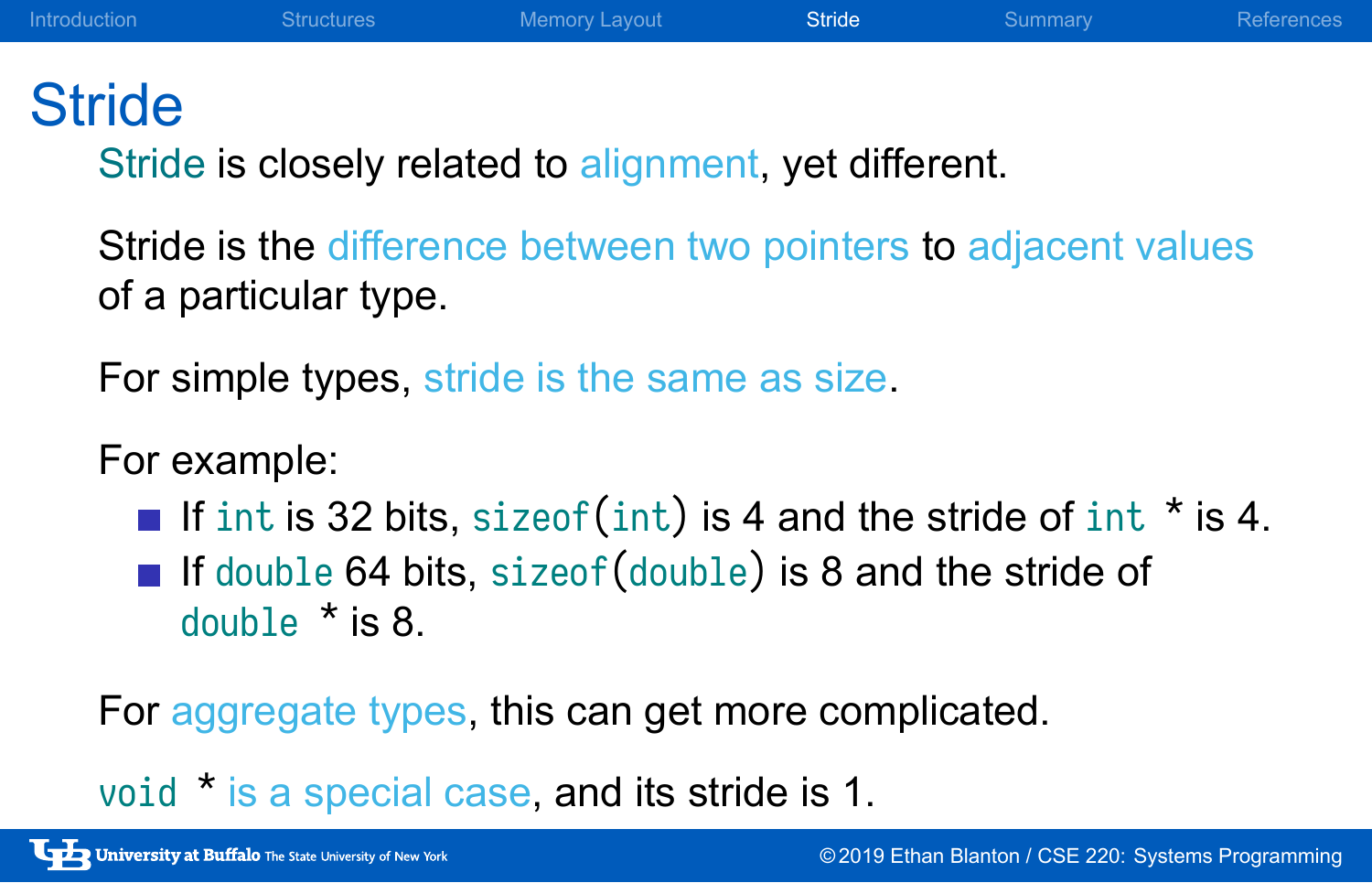#### Stride in Aggregate Types Consider this struct: struct IntList { struct IntList \*next;

Introduction Structures Memory Layout Stride Summary References

```
int value;
};
```
It lays out in memory like this:

| padding |
|---------|
| value   |
|         |
| next    |
|         |

Padding here is to adjust stride to preserve alignment.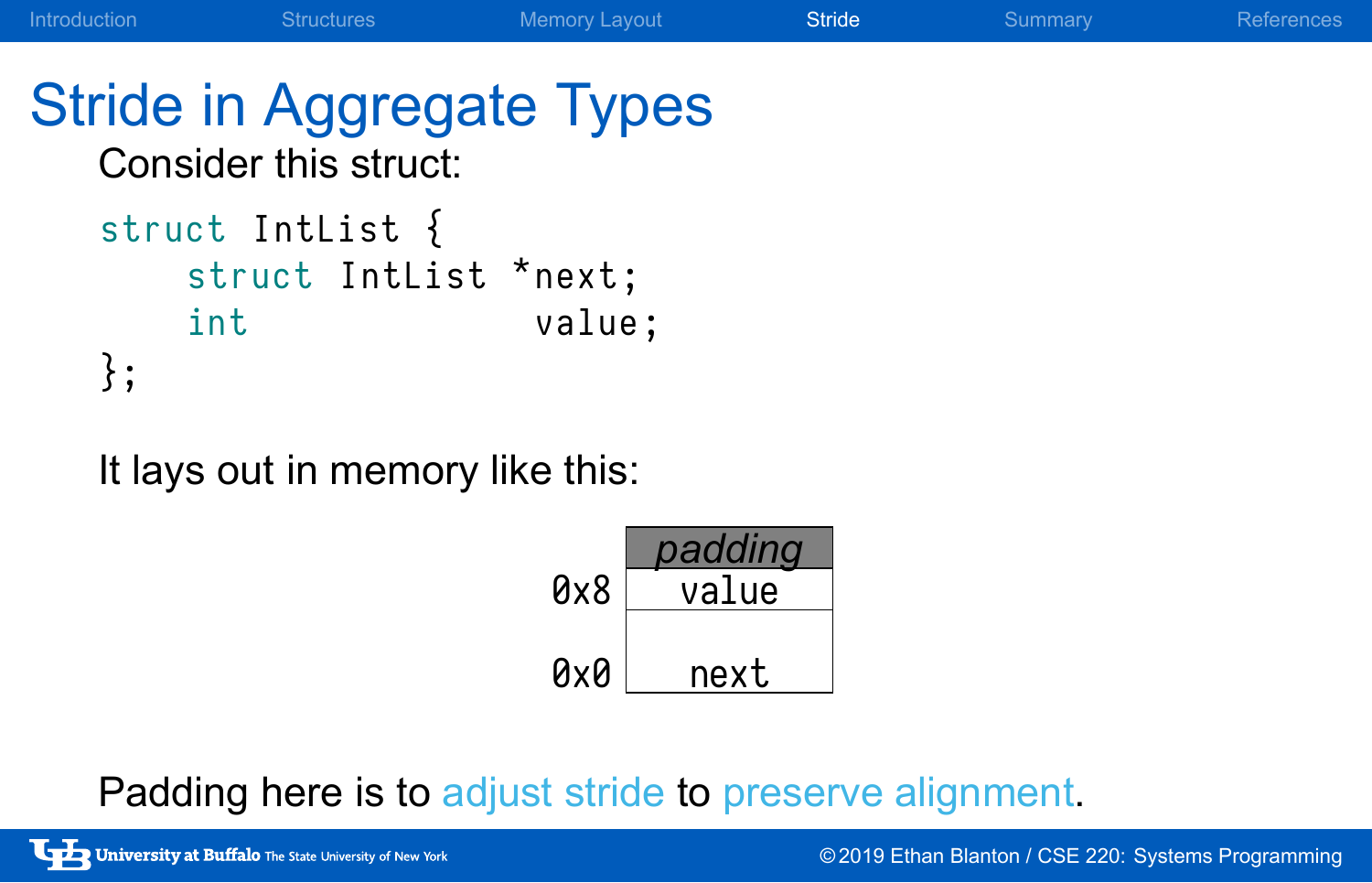# Pointer Arithmetic

Pointers are integer types, and can be computed.

Pointer arithmetic operates in stride-sized chunks. (This is why pointers can dereference like arrays!)

double \* dptr = & somedouble ;

If the value of dptr were  $\theta$ , dptr  $+1$  would be eight, not one! This is because a double is 8 bytes wide.

Introduction Structures Memory Layout Stride Summary References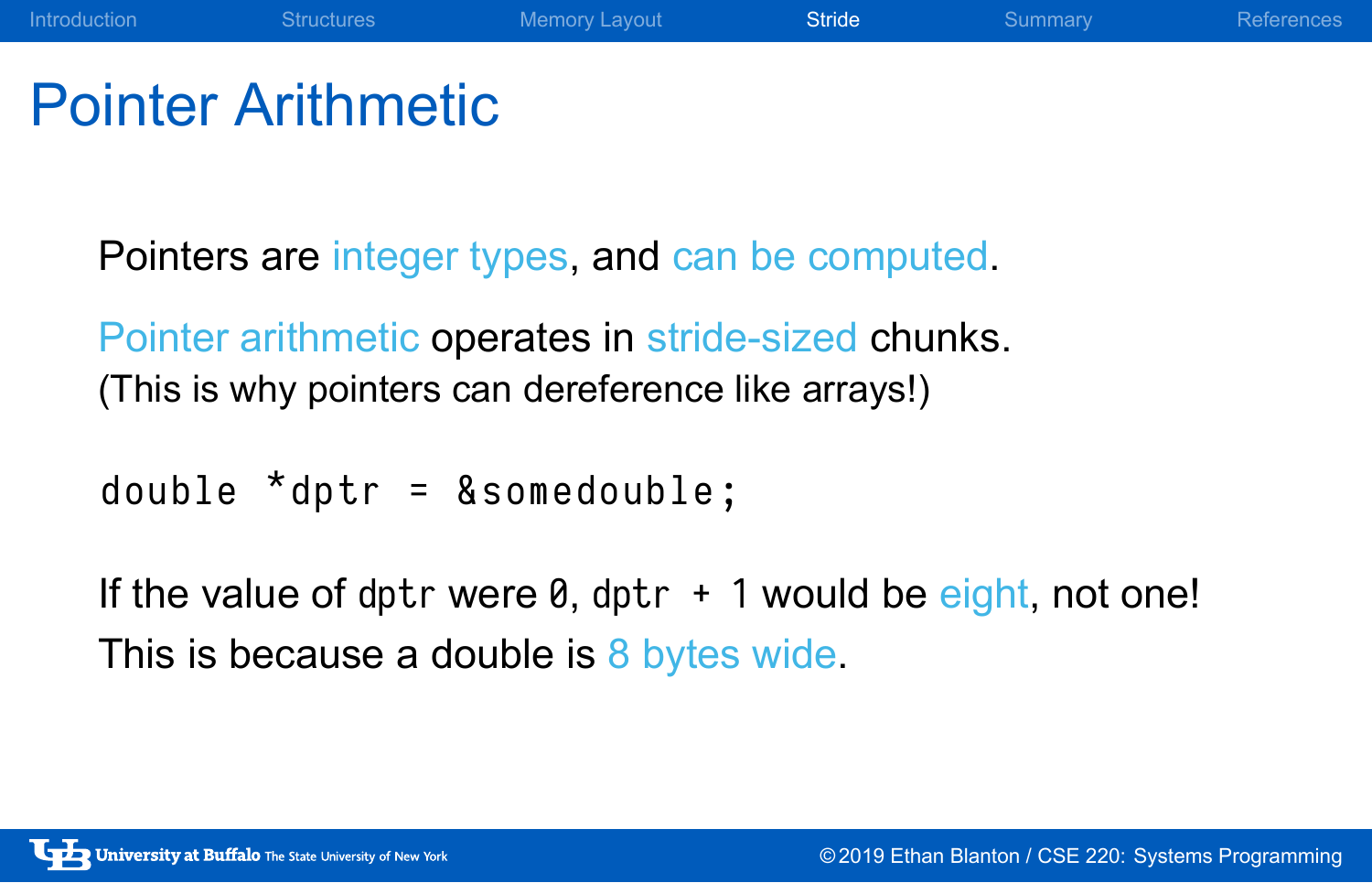# Pointer Arithmetic — Aggregate Types

Introduction Structures Memory Layout Stride Summary References

Stride for aggregate types can be quite large.

```
Consider:
struct Big {
    char array [256];
};
struct Big * b = NULL;
```

```
In this case, b + 1 is the address 256!
```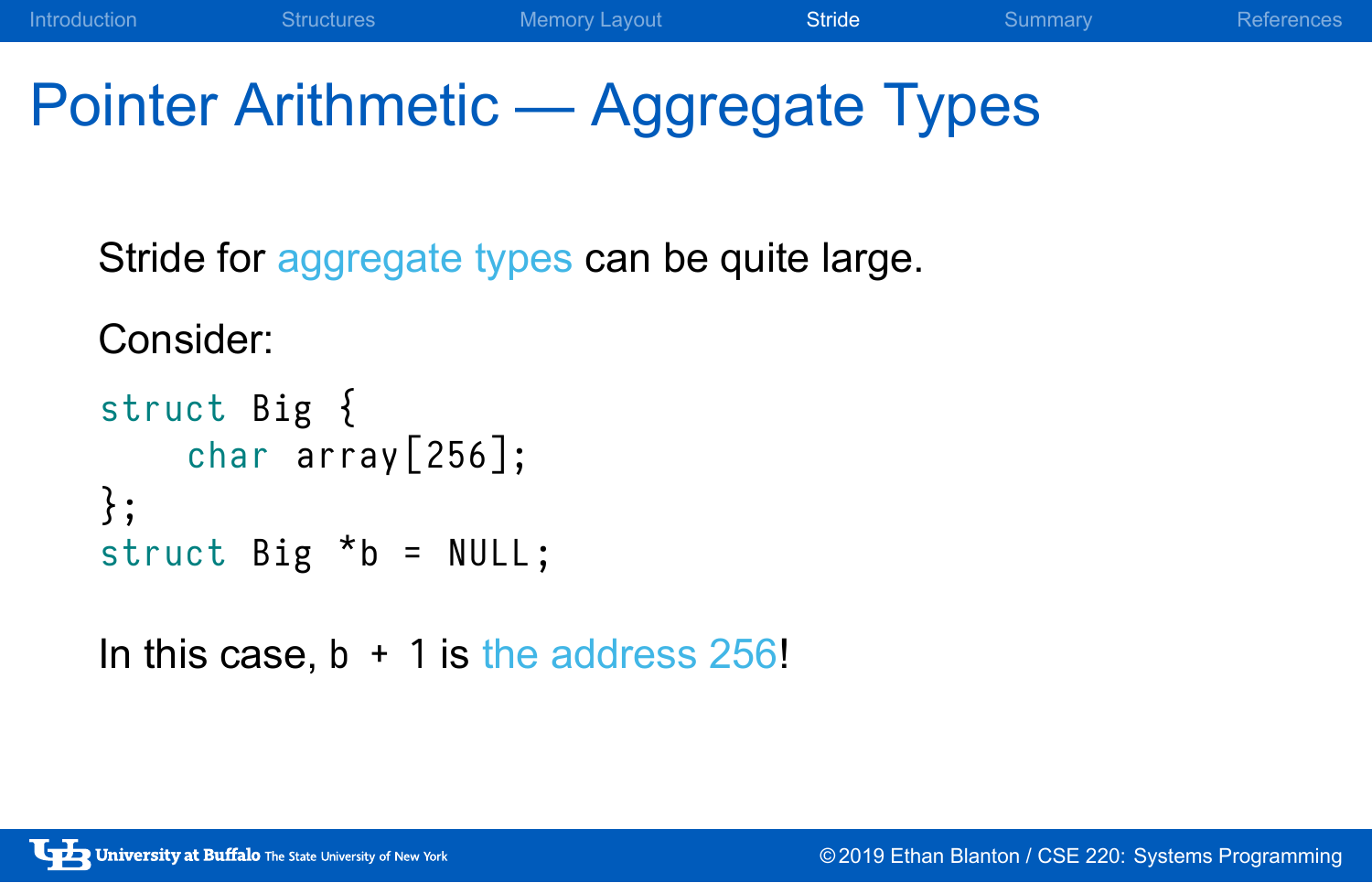# **Summary**

- Integers, pointers, and floating point numbers are scalar types.
- **Arrays and structures are aggregate types.**
- Structures can contain members of mixed type.
- Scalar types must be aligned.
- **Aggregate types must align for scalars.**
- **Allocation normally aligns to the largest type.**
- Pointer arithmetic uses stride in computations.
- void \* has a alertstride of 1.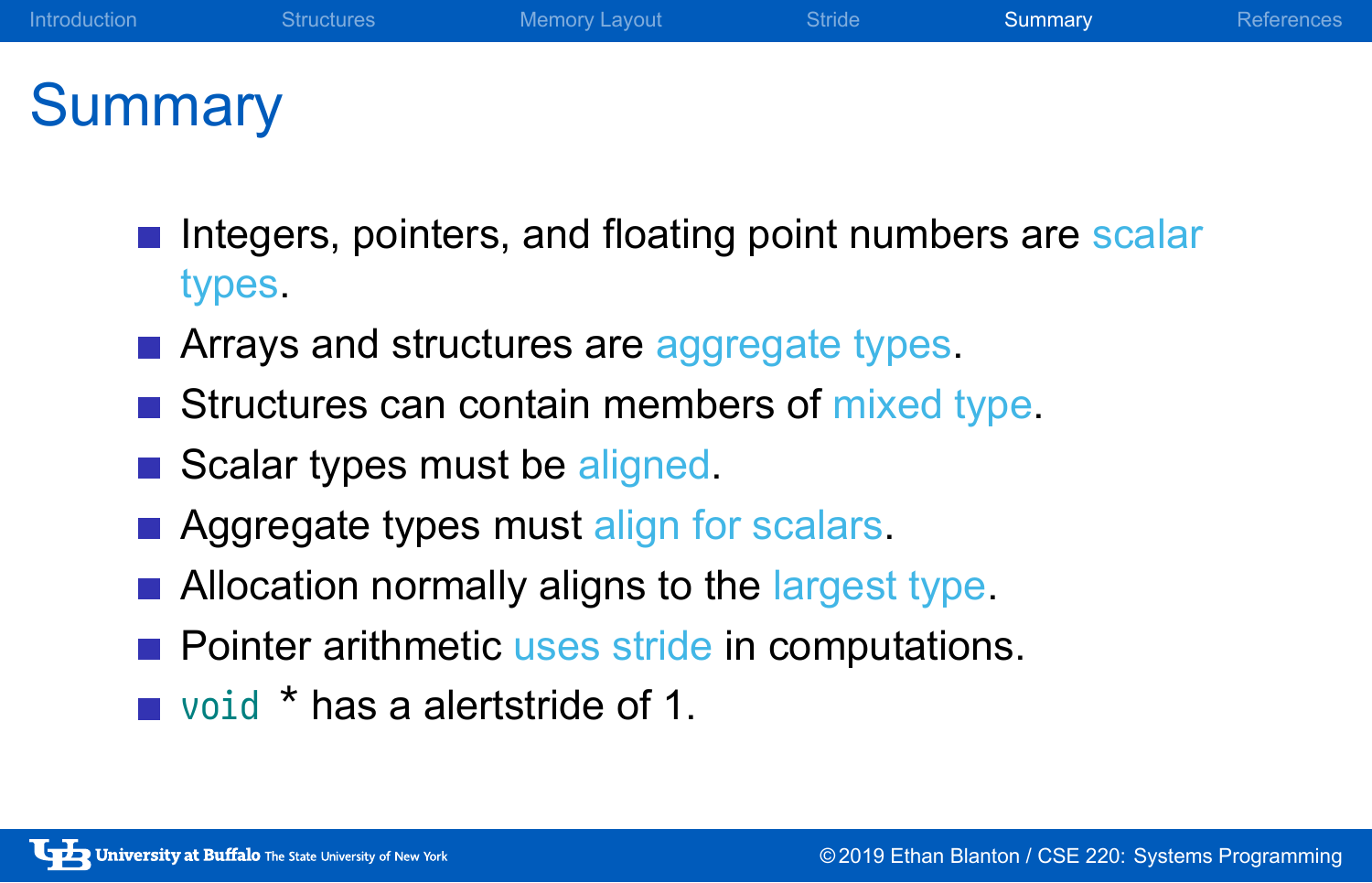

Next Time …

■ The compiler and toolchain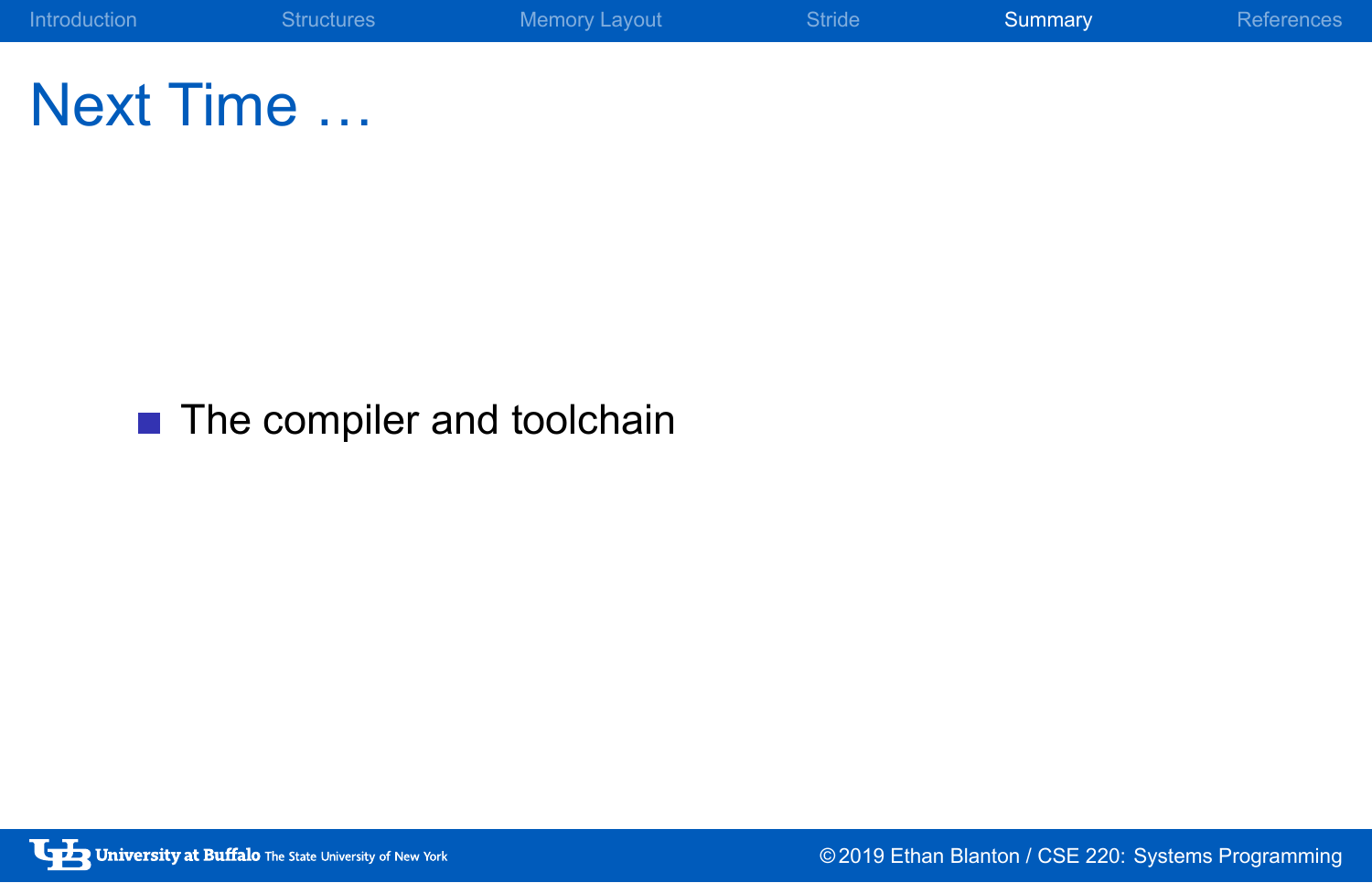# References I

#### **Required Readings**

- [1] Randal E. Bryant and David R. O'Hallaron. *Computer Science: A Programmer's Perspective*. Third Edition. Chapter 8: 3.8.1, 3.8.2, 3.9.1, 3.9.3. Pearson, 2016.
- [2] Brian W. Kernighan and Dennis M. Ritchie. *The C Programming Language*. Second Edition. Chapter 5: 5.3, 5.4, 5.7; Chapter 6: Intro, 6.1-6.7. Prentice Hall, 1988.